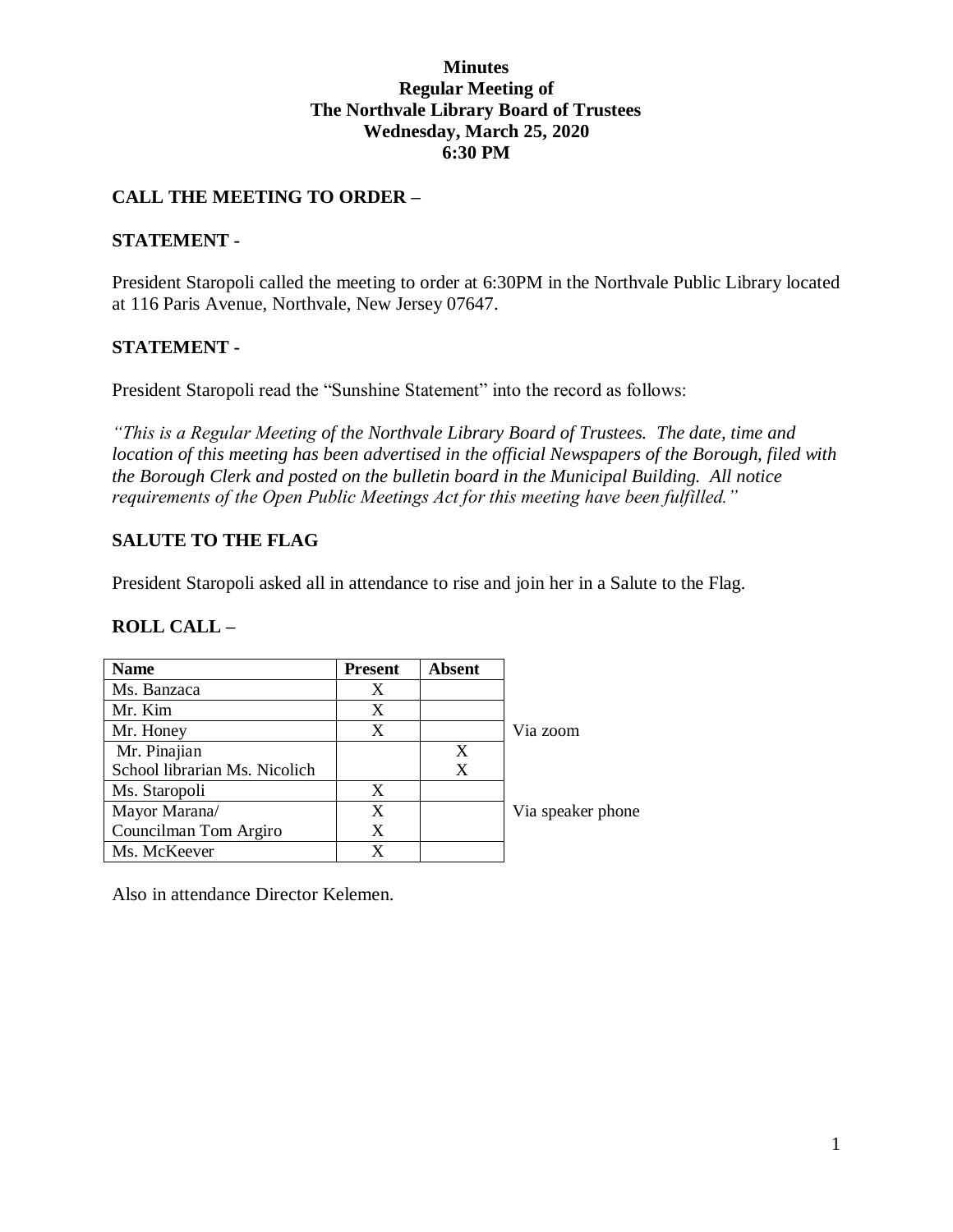### **APPROVAL OF MINUTES**

Resolved to approve the minutes from the February 26th, 2020 regular board meeting.

The minutes were adopted on a roll call vote as follows:

| <b>Name</b>   | <b>ACTION</b> | <b>YES</b> | N <sub>O</sub> | <b>ABSENT</b> | <b>ABSTAIN</b> |
|---------------|---------------|------------|----------------|---------------|----------------|
| Ms. Banzaca   |               | X          |                |               |                |
| Mr. Kim       | second        | X          |                |               |                |
| Mr. Honey     |               | X          |                |               |                |
| Mr. Pinajian  |               |            |                | X             |                |
| Ms. Nicolich  |               |            |                | X             |                |
| Ms. Staropoli | motion        | X          |                |               |                |
| Mayor Marana  |               | X          |                |               |                |
| Mr. Argiro    |               |            |                |               |                |
| Ms. McKeever  |               |            |                |               |                |

Resolved to approve the executive session minutes from the February 26th, 2020 regular board meeting.

The minutes were adopted on a roll call vote as follows:

| <b>Name</b>   | <b>ACTION</b> | <b>YES</b> | NO | <b>ABSENT</b> | <b>ABSTAIN</b> |
|---------------|---------------|------------|----|---------------|----------------|
| Ms. Banzaca   | second        | X          |    |               |                |
| Mr. Kim       |               | X          |    |               |                |
| Mr. Honey     |               | X          |    |               |                |
| Mr. Pinajian  |               |            |    | X             |                |
| Ms. Nicolich  |               |            |    | X             |                |
| Ms. Staropoli | motion        | X          |    |               |                |
| Mayor Marana  |               | X          |    |               |                |
| Mr. Argiro    |               |            |    |               |                |
| Ms. McKeever  |               |            |    |               |                |

## **GENERAL DISCUSSION –**

The meeting is open and available to the public through zoom. The board members in attendance are adequately separated to ensure safety due to the corona virus.

#### **Director's Report**

Director Kelemen shared that the library staff is working remotely when possible. There are many professional education topics that the staff is participating in. They are also working on issuing digital only library cards.

#### **February 2020 Programs:**

#### **35 programs offered to community**

## **497 people attended library programs in February 2020**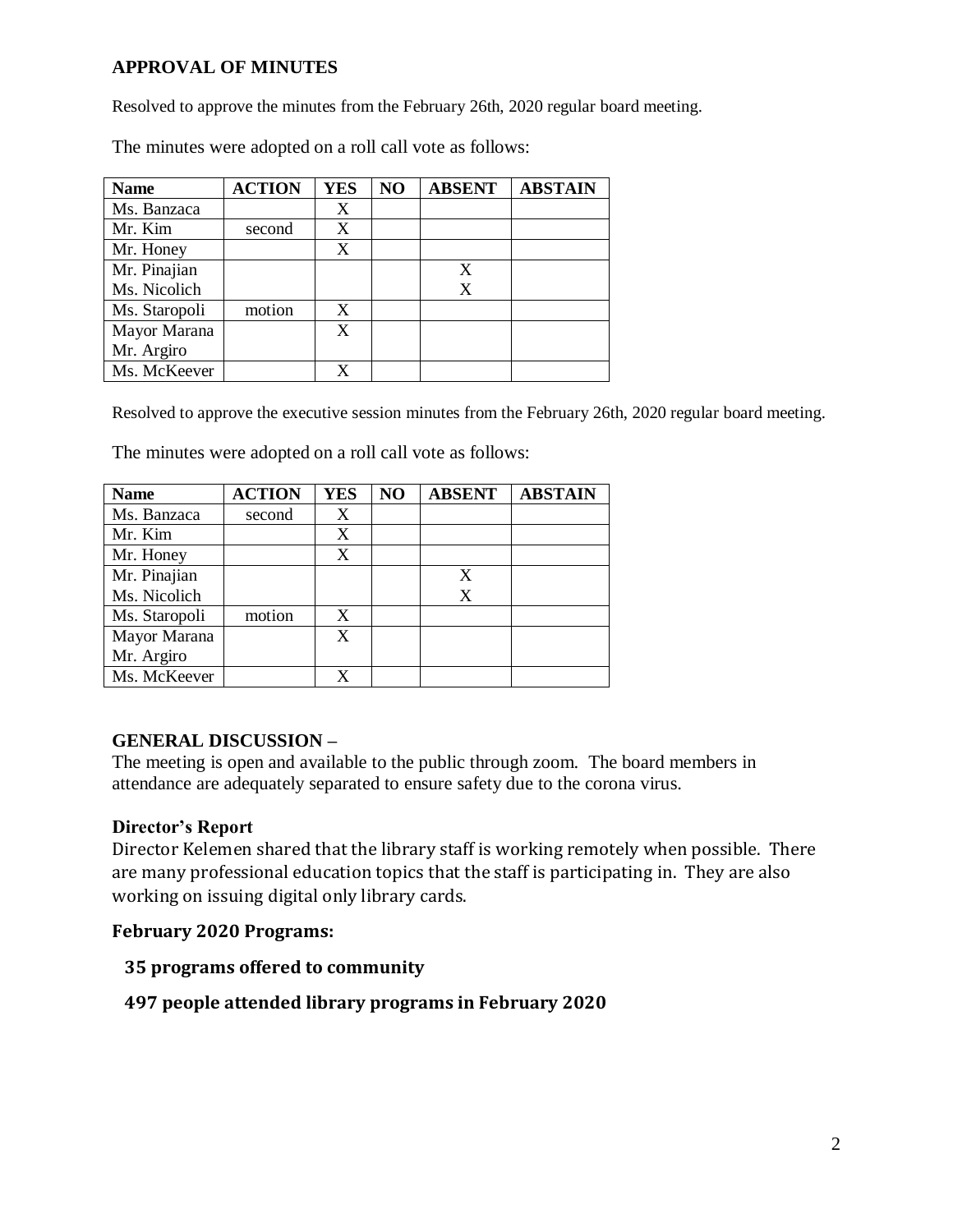| <b>Program/Event</b>                                        | <b>Date</b> | <b>Children</b>  | <b>Teens</b>   | <b>Children/</b><br><b>Teens</b> | <b>Adults</b>   | <b>Total</b>    | <b>Department</b><br>(Juv, YA,<br><b>Adult)</b> |
|-------------------------------------------------------------|-------------|------------------|----------------|----------------------------------|-----------------|-----------------|-------------------------------------------------|
| <b>Blind Date with a Book</b><br>(Adult)                    | 2/1/2020    | $\overline{0}$   | $\overline{0}$ | $\overline{0}$                   | $\overline{18}$ | $\overline{18}$ | Adult                                           |
| <b>Blind Date with a Book</b><br>(Teens)                    | 2/1/2020    | $\Omega$         | 8              | 8                                | $\Omega$        | 8               | YA                                              |
| <b>Bendy Bookworm Yoga</b>                                  | 2/1/2020    | 6                | $\overline{0}$ | 6                                | $\overline{4}$  | 10              | Juv                                             |
| <b>Story Time</b>                                           | 2/4/2020    | 5                | $\overline{0}$ | 5                                | $\overline{5}$  | 10              | Juv                                             |
| <b>Tasty Veggies! Recipe</b><br><b>Book Discussion/Swap</b> | 2/3/2020    | $\overline{0}$   | $\overline{0}$ | $\Omega$                         | $\overline{1}$  | $\mathbf{1}$    | Adult                                           |
| <b>Cozy Coloring with Cocoa</b>                             | 2/5/2020    | $\mathsf 0$      | 0              | $\overline{0}$                   | $\overline{2}$  | $\overline{2}$  | Adult                                           |
| <b>ESL Conversation Class</b>                               | 2/6/2020    | $\overline{0}$   | $\overline{0}$ | $\overline{0}$                   | 13              | 13              | Adult                                           |
| <b>Coding with Ozobots</b>                                  | 2/6/2020    | 0                | 10             | 10                               | 5               | 15              | YA                                              |
| <b>Music with Miss Nita</b>                                 | 2/7/2020    | 16               | $\overline{0}$ | 16                               | 13              | 29              | Juv                                             |
| <b>Story Time</b>                                           | 2/11/2020   | 3                | 0              | 3                                | $\overline{2}$  | 5               | Juv                                             |
| Northvale Pre-K Story<br>Time 3's                           | 2/11/2020   | 5                | $\overline{0}$ | 5                                | $\mathbf{1}$    | $6\phantom{1}6$ | Juv                                             |
| <b>Artistically Abled</b>                                   | 2/11/2020   | 10               | 0              | 10                               | 5               | 15              | Juv                                             |
| <b>Girl Scouts Scavenger</b><br><b>Hunt</b>                 | 2/11/2020   | 15               | $\overline{0}$ | 15                               | 5               | 20              | Juv                                             |
| Cozy Coloring with Cocoa                                    | 2/11/2020   | 0                | 0              | $\overline{0}$                   | 0               | $\mathbf 0$     | <b>Adults</b>                                   |
| Bendy Bookworm Yoga                                         | 2/12/2020   | 8                | $\overline{0}$ | 8                                | 5               | 13              | Juv                                             |
| <b>ESL Conversation Class</b>                               | 2/13/2020   | $\boldsymbol{0}$ | $\mathbf 0$    | 0                                | 8               | 8               | Adults                                          |
| <b>STEM: Circuit Valentines</b>                             | 2/13/2020   | $\overline{7}$   | 3              | 10                               | $6\phantom{1}6$ | 16              | Juv                                             |
| <b>Coding with Ozobots</b>                                  | 2/13/2020   | $\overline{0}$   | 8              | 8                                | 4               | 12              | YA                                              |
| <b>Canvas Painting</b>                                      | 2/13/2020   | $\overline{0}$   | $\overline{0}$ | $\overline{0}$                   | 11              | 11              | <b>Adults</b>                                   |
| <b>Valentine's Day</b>                                      | 2/14/2020   | $\overline{5}$   | $\overline{0}$ | $\overline{5}$                   | $\overline{3}$  | $\overline{8}$  | Juv                                             |
| <b>Story Time</b>                                           | 2/18/2020   | $\overline{7}$   | $\overline{0}$ | $\overline{7}$                   | 5               | 12              | Juv                                             |
| <b>Oreo Tasting</b>                                         | 2/18/2020   | 20               | 5              | 25                               | 18              | 43              | Juv                                             |
| <b>Magical Melodies</b>                                     | 2/19/2020   | 30               | $\overline{0}$ | 30                               | 18              | 48              | Juv                                             |
| <b>Cupcake Decorating</b>                                   | 2/19/2020   | 26               | 10             | 36                               | 20              | 56              | Juv                                             |
| <b>ESL Conversation Class</b>                               | 2/20/2020   | $\overline{0}$   | $\overline{0}$ | $\overline{0}$                   | 5               | 5               | Adult                                           |
| <b>Teen-Led Lego Club</b>                                   | 2/20/2020   | 5                | 1              | 6                                | $\overline{2}$  | 8               | Juv                                             |
| <b>Music with Miss Nita</b>                                 | 2/21/2020   | 15               | $\overline{0}$ | 15                               | 13              | 28              | Juv                                             |
| Gaming @ the Library                                        | 2/21/2020   | 3                | 0              | 3                                | $\overline{2}$  | 5               | YA                                              |
| <b>Adult Book Club</b>                                      | 2/22/2020   | $\overline{0}$   | $\overline{0}$ | $\Omega$                         | $\overline{0}$  | $\overline{4}$  | Adult                                           |
| Northvale Pre-K Story<br>Time 4's                           | 2/24/2020   | 10               | $\overline{0}$ | 10                               | 1               | 11              | Juv                                             |
| <b>Story Time</b>                                           | 2/25/2020   | $\overline{0}$   | $\overline{0}$ | $\overline{0}$                   | $\overline{0}$  | $\overline{0}$  | Juv                                             |
| <b>Mardi Gras Masks</b>                                     | 2/25/2020   | $\overline{7}$   | $\overline{0}$ | $\overline{7}$                   | 5               | 12              | Juv                                             |
| <b>String Art for Adults</b>                                | 2/25/2020   | $\overline{0}$   | $\overline{0}$ | $\overline{0}$                   | 5               | 5               | Adult                                           |
| <b>Magical Melodies</b>                                     | 2/26/2020   | 20               | $\overline{0}$ | 20                               | 14              | 34              | Juv                                             |
| <b>ESL Conversation Class</b>                               | 2/27/2020   | $\overline{0}$   | $\overline{0}$ | $\overline{0}$                   | 6               | $6\phantom{1}6$ | Adult                                           |

Program highlights and upcoming

- "Food for Fines" generated over 300 nonperishable donations for St. Anthony's Food Pantry in Northvale.
- Friends of the Northvale Library sponsoring individual vouchers to American Museum of Natural History for Northvale Library cardholders. Thank you Friends for your continued support and generosity.
- Read Across America Day/Dr. Seuss' B'day was held on Monday, March 3rd afterschool with a visit from the "Cat in the Hat", crafts and community leader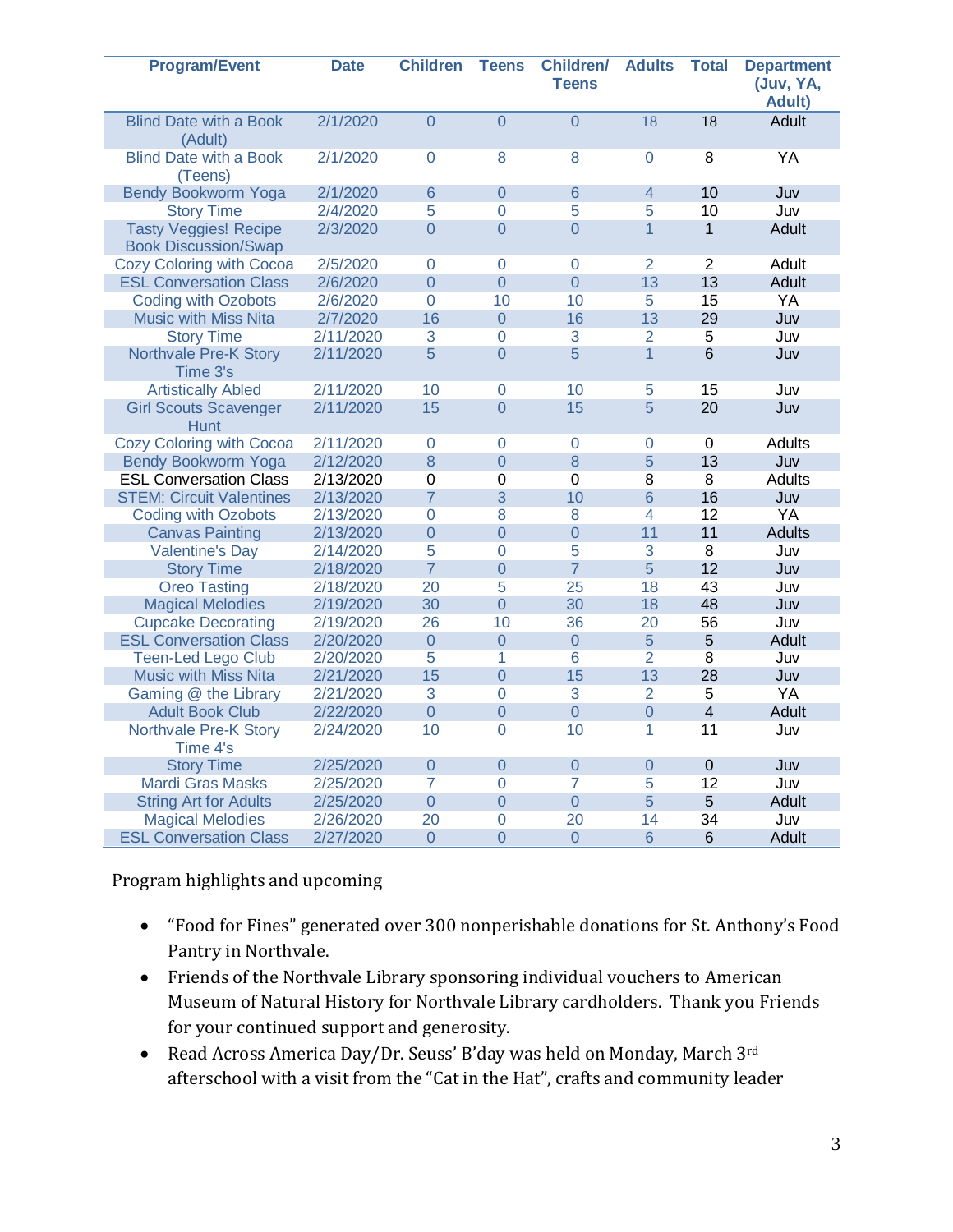readers featuring Fire Department, Northvale School Principal, and Youth Services Librarian.

- Scheduled library programs from March 14 through March 31 were cancelled due to COVID-19.
- Youth Services Librarian offering "virtual" storytime and crafts
- Electronic resources are available to Northvale Library cardholders 24/7. Patrons are encouraged to visit northvalelibrary.org and bccls.org to explore e-books, eaudiobooks, e-magazines and more.

# Administrative

- Library Cards: 1,801 patrons registered as of March 20, 2020. 12 new library card registrations since the February report.
- NJ State Aid annual report completed and submitted
- Northvale Library is closed to public as of 5pm, Friday, March 13, 2020 due to COVID-19. Library will reopen to public when authorized.
- Staff working Monday-Friday. Remote work authorized by Board of Trustees. Director and Youth Services Librarian responding to patron emails. Director answering or checking library voicemail, Monday-Friday.

# Strategic Planning

 Bids received, unsealed and read for Northvale Public Library Interior Renovation Project. ALSA architecture review and library lawyer review in progress.

## Building

 Gas leak caused evacuation of library from 12:45pm-2:15pm on March 6. Thank you Northvale Police and Fire for swiftly responding and alerting staff and patrons.

## **BCCLS**

- BCCLS System Council March meeting canceled
- BCCLS delivery service suspended as of March 16
- BCCLS continues updates to membership on services via bccls.org, emails and call-in meetings with library administration

## **Friends of the Library Report**

No meeting this month

## **Treasurer's Report**

The budget year to date is on track. We are at 20% to total. We are still owed \$15,000 from last year. Jim will send Mayor Marana an e-mail to sort out.

2 accounts were set up in the Quickbooks system to keep the regular account and capital account separate. Operating account is at \$87,000 and the capital account is \$94,000. Lastly Jim shared that the \$2,000 retainer given to ALSA will be applied against their last invoice.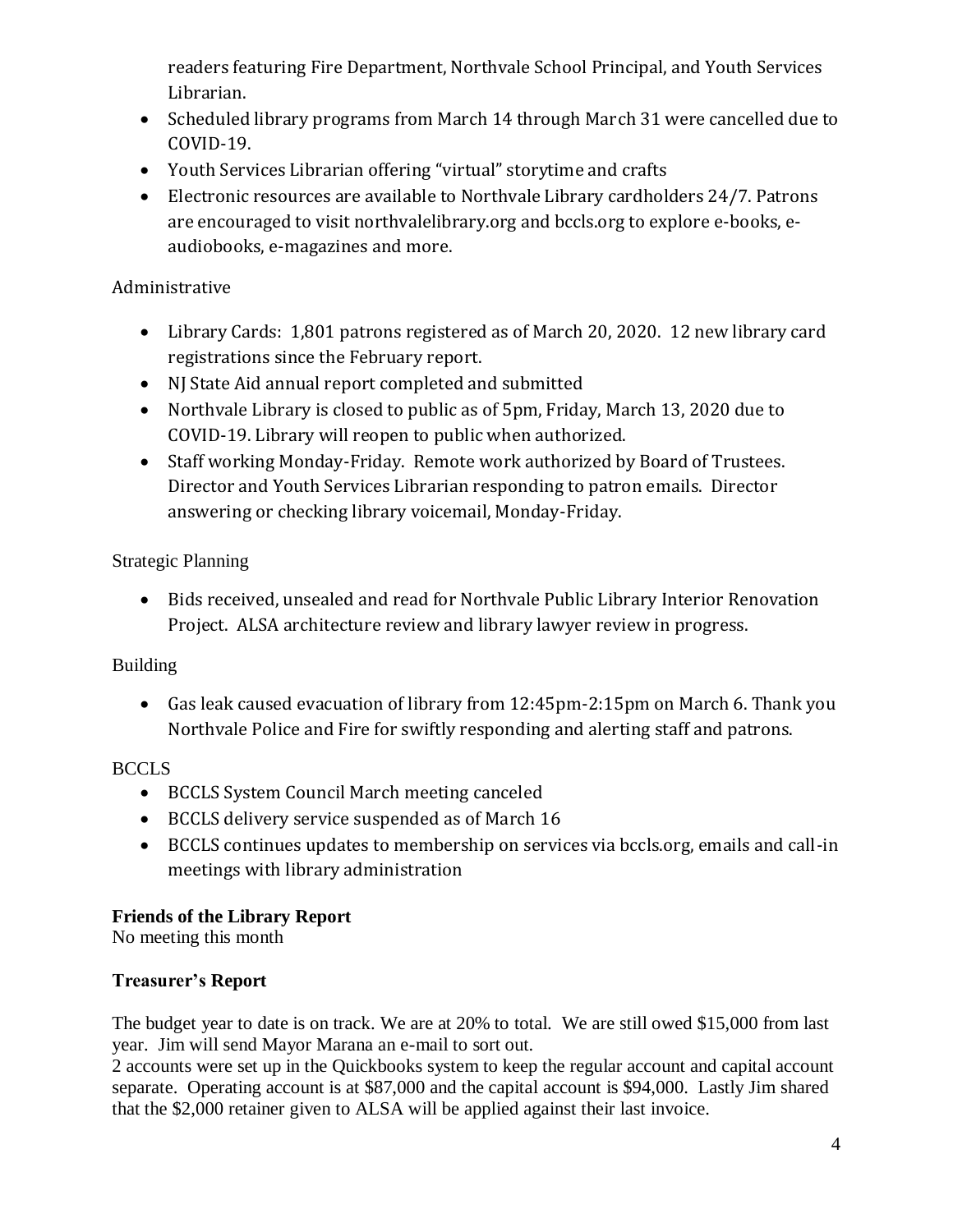### **ROLL CALL VOTES-**

Resolved to approve the claims list for March in the amount of \$3,557.55: The resolution was adopted on a roll call vote as follows:

| <b>Name</b>   | <b>ACTION</b> | <b>YES</b> | N <sub>O</sub> | <b>ABSENT</b> | <b>ABSTAIN</b> |
|---------------|---------------|------------|----------------|---------------|----------------|
| Ms. Banzaca   | Motion        | X          |                |               |                |
| Mr. Kim       |               | X          |                |               |                |
| Mr. Honey     |               | X          |                |               |                |
| Mr. Pinajian  |               |            |                | X             |                |
| Ms. Nicolich  |               |            |                | X             |                |
| Ms. Staropoli | Second        | X          |                |               |                |
| Mayor Marana  |               | X          |                |               |                |
| Mr. Argiro    |               |            |                |               |                |
| Ms. McKeever  |               |            |                |               |                |

Resolved to approve VMP Construction as the bid appointee of the Northvale Library Construction project:

The resolution was adopted on a roll call vote as follows:

| <b>Name</b>   | <b>ACTION</b> | <b>YES</b> | NO | <b>ABSENT</b> | <b>ABSTAIN</b> |
|---------------|---------------|------------|----|---------------|----------------|
| Ms. Banzaca   | Second        | X          |    |               |                |
| Mr. Kim       |               | X          |    |               |                |
| Mr. Honey     |               | X          |    |               |                |
| Mr. Pinajian  |               |            |    | X             |                |
| Ms. Nicolich  |               |            |    | X             |                |
| Ms. Staropoli | motion        | X          |    |               |                |
| Mayor Marana  |               | X          |    |               |                |
| Mr. Argiro    |               |            |    |               |                |
| Ms. McKeever  |               |            |    |               |                |

Resolved to approve the Northvale Public Library staff to go home as of 3/16/20 will full pay and benefits.

The resolution was adopted on a roll call vote as follows:

| <b>Name</b>   | <b>ACTION</b> | <b>YES</b> | NO | <b>ABSENT</b> | <b>ABSTAIN</b> |
|---------------|---------------|------------|----|---------------|----------------|
| Ms. Banzaca   |               |            |    |               |                |
| Mr. Kim       |               | X          |    |               |                |
| Mr. Honey     |               | X          |    |               |                |
| Mr. Pinajian  |               |            |    | X             |                |
| Ms. Nicolich  |               |            |    | X             |                |
| Ms. Staropoli | motion        | X          |    |               |                |
| Mayor Marana  |               | X          |    |               |                |
| Mr. Argiro    |               |            |    |               |                |
| Ms. McKeever  | Second        | x          |    |               |                |